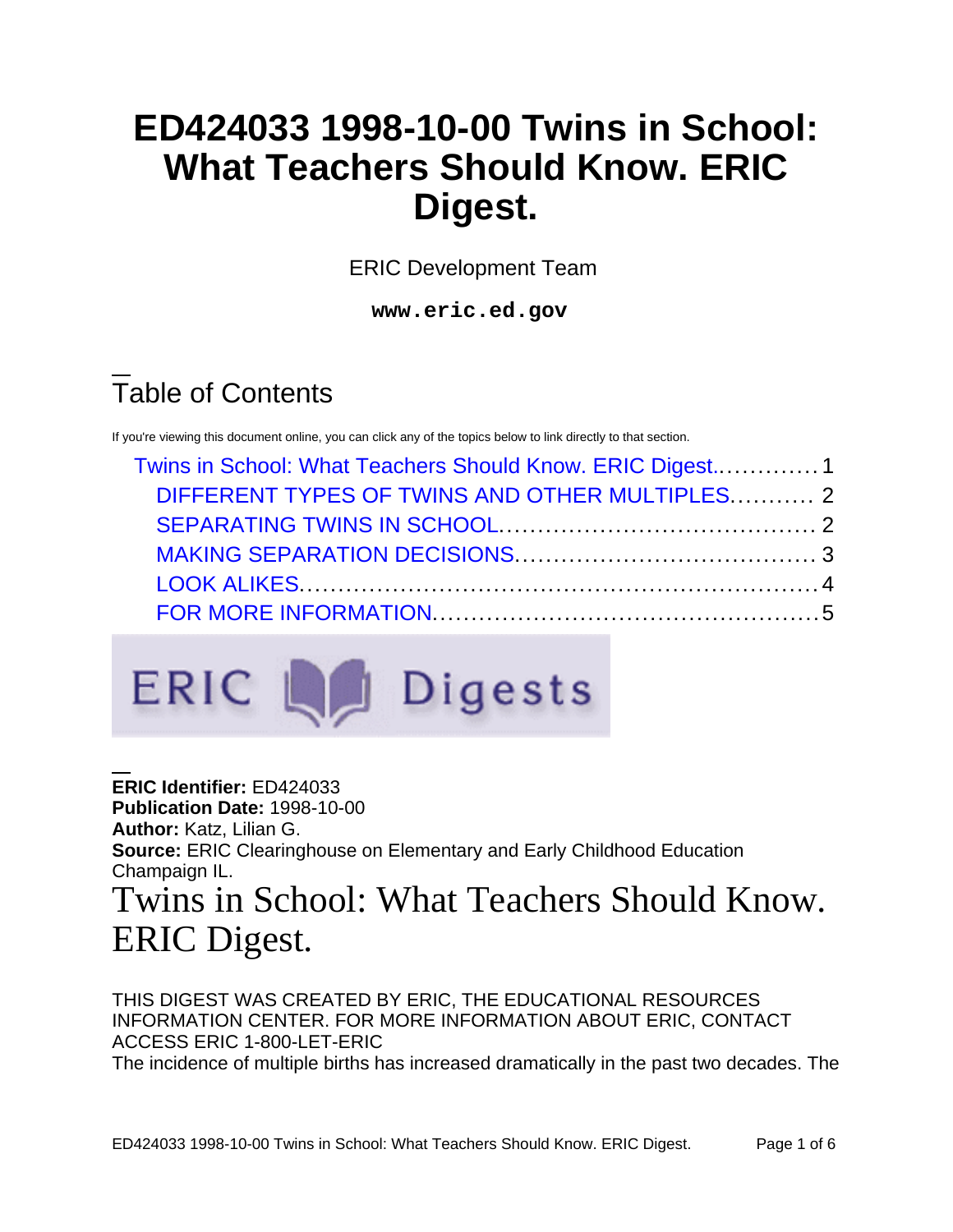birth rate for twins, who constitute the most common kind of multiple births, increased 42% from 1980 to 1994 (Lytton, Singh, & Gallagher, 1995). Given this trend, it seems reasonable to assume that many teachers will have twins and other multiple siblings in their classes at some point in their classroom careers.

To a large extent, the available research on twins stems from a long tradition of studies focused on the nature-nurture debates. These studies look at twins reared together and apart and attempt to ascertain the relative influence of genetic and environmental influences on personality development. Research on the effects of twins' separation in school and other practical questions is as yet very limited. Nevertheless, difficult decisions about their education have to be made by school districts, principals, and teachers while new research is awaited. This Digest offers some pointers for educators facing the challenges of educating multiples.

### <span id="page-1-0"></span>DIFFERENT TYPES OF TWINS AND OTHER MULTIPLES

There are two basic types of twins and other multiples. Identical twins are defined as monozygotic because they are the result of the split of a single fertilized ovum. Dizygotic twins, usually referred to as fraternal twins, are the result of the fertilization of two separate ova, as in other siblings born years apart. There are four types of identical twins, depending upon how early in the development of the ovum its division occurs. The earlier in the division, the more alike the individuals are likely to be physically. In the case of other multiples, as for example in the case of triplets, two of the three may be identical, but more typically all three are as different as any other three siblings. These variations in the extent to which siblings from the same pregnancy resemble each other suggest that teachers may want to keep in mind that most multiples are as unique as any other set of siblings, although their psychosocial situation differs from that of singletons. Identical twins will be more behaviorally alike on average than fraternal twins. It is also the case that many multiple- birth children are born prematurely and have low birth weight. Many of the same kinds of problems typical of single premature low birth weight children will be typical of premature twins. However, for parents of multiples, even if they are not subject to the strains related to the risks of prematurity, the stresses and strains of the early care of multiples are substantial and appear to have some short-term effects on the children's development (Lytton, Singh, & Gallagher, 1995). Because twins are the most typical type of multiples, that term is used in the discussion below, although much of the discussion applies equally to other multiple-birth siblings.

### <span id="page-1-1"></span>SEPARATING TWINS IN SCHOOL

One of the most frequently asked questions by preschool and elementary teachers and principals is whether the classroom separation of multiples should be encouraged.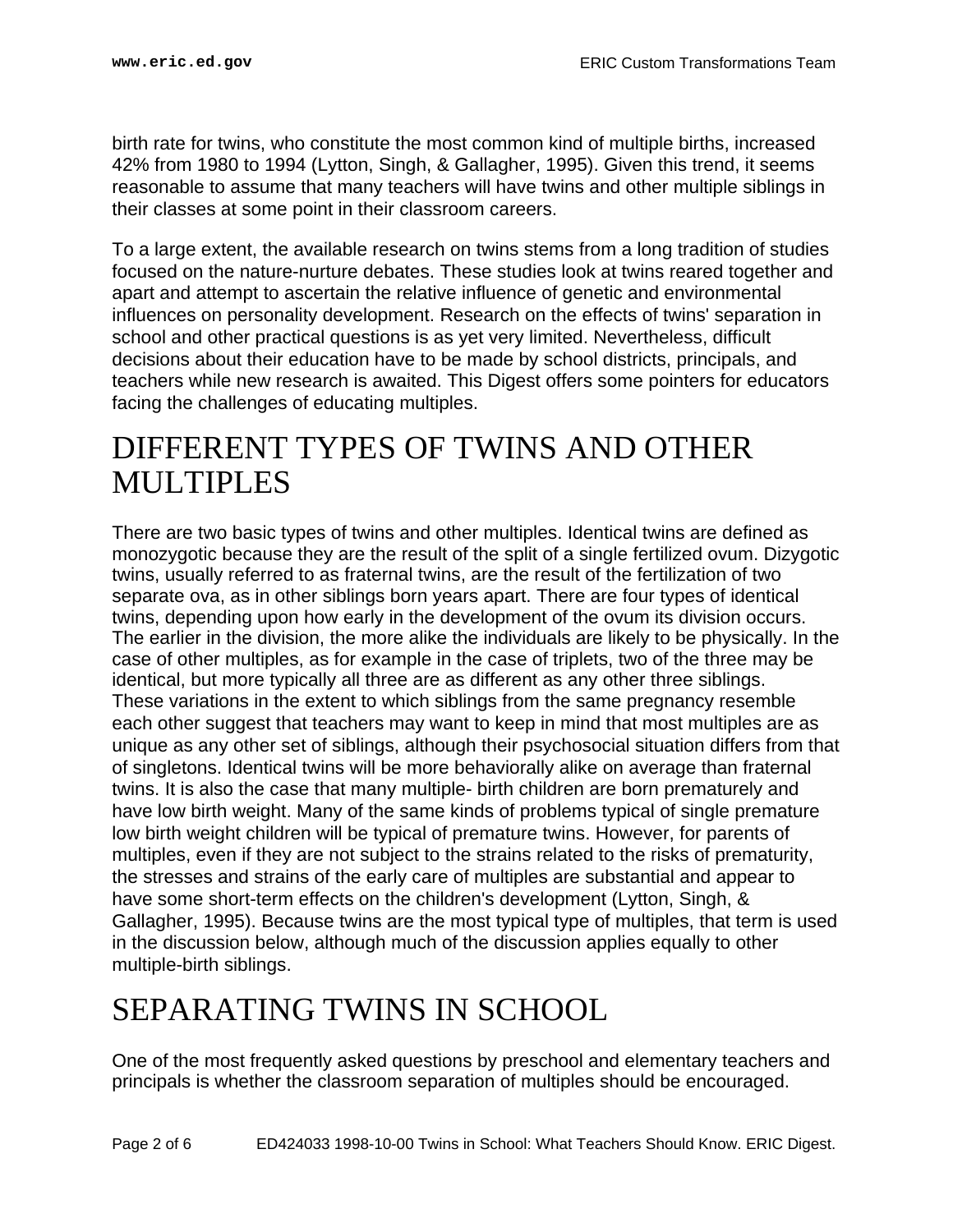Dreyer (1991) and Brodkin (1997) point out that many schools and preschool programs have a fixed policy of separating twins. In other schools, however, the decision may be left to the principal or to the teachers.

Is it necessary for schools and preschool programs to have a strict policy about separating twins? Dreyer concludes her discussion of what little research is available on this question by stating that "Twins feel that the best policy is no policy at all" (Dreyer, 1991, p. 6). Similarly, most parents seem to feel that such decisions should be determined on a case-by-case basis and that a rigid policy should be avoided.

Even in very small preschools and elementary schools that have only one class per age group, teachers often wonder if they should encourage the twins to engage in separate activities, participate in different learning center activities, sit at different tables for meals, and team up with other peers.

## <span id="page-2-0"></span>MAKING SEPARATION DECISIONS

The Parents of Multiple Births Association, Inc., of Canada provides a list of possible circumstances to be considered when making a decision about separation (Dreyer, 1991, p. 11). Included in this list are questions such as whether the twins' "togetherness" might hinder the social development of one or both. Thus, parents and the teacher might ask whether, by about the age of 5, each of the twins is capable of initiating and maintaining satisfying relationships with nonsibling peers. If the answer is "yes," then separation would not be warranted. If the answer is "no," then separation, perhaps for part of the day, might be attempted on an experimental basis. Separation may also be considered under the following circumstances:

### ۰

\* Classmates engage in frequent comparisons of the pair, and the comparisons provoke negative feelings in either twin. Constant comparison of twins is one of the greatest sources of distress to twins and one of the most difficult things for parents and teachers to resist. Although parents, and even teachers, often compare different-age siblings, the fact that the twins are the same age as well as frequently of the same gender considerably heightens the temptation to draw comparisons. Even at the preschool age, twins are likely to be aware of such comparisons and may become more competitive than other siblings. Most twins ultimately weather school situations successfully, but if one of the multiples typically comes out on the poorer end of these comparisons, a pattern of discouragement may develop and could lead to a pattern of "learned helplessness" (Burhans & Dweck, 1995).

### ٨

\* There is no evidence that twins are more disruptive than non-twins. However, if disruptions do occur and standard procedures for handling disruptive behavior fail to alleviate the pattern, separation might be one course of action to consider.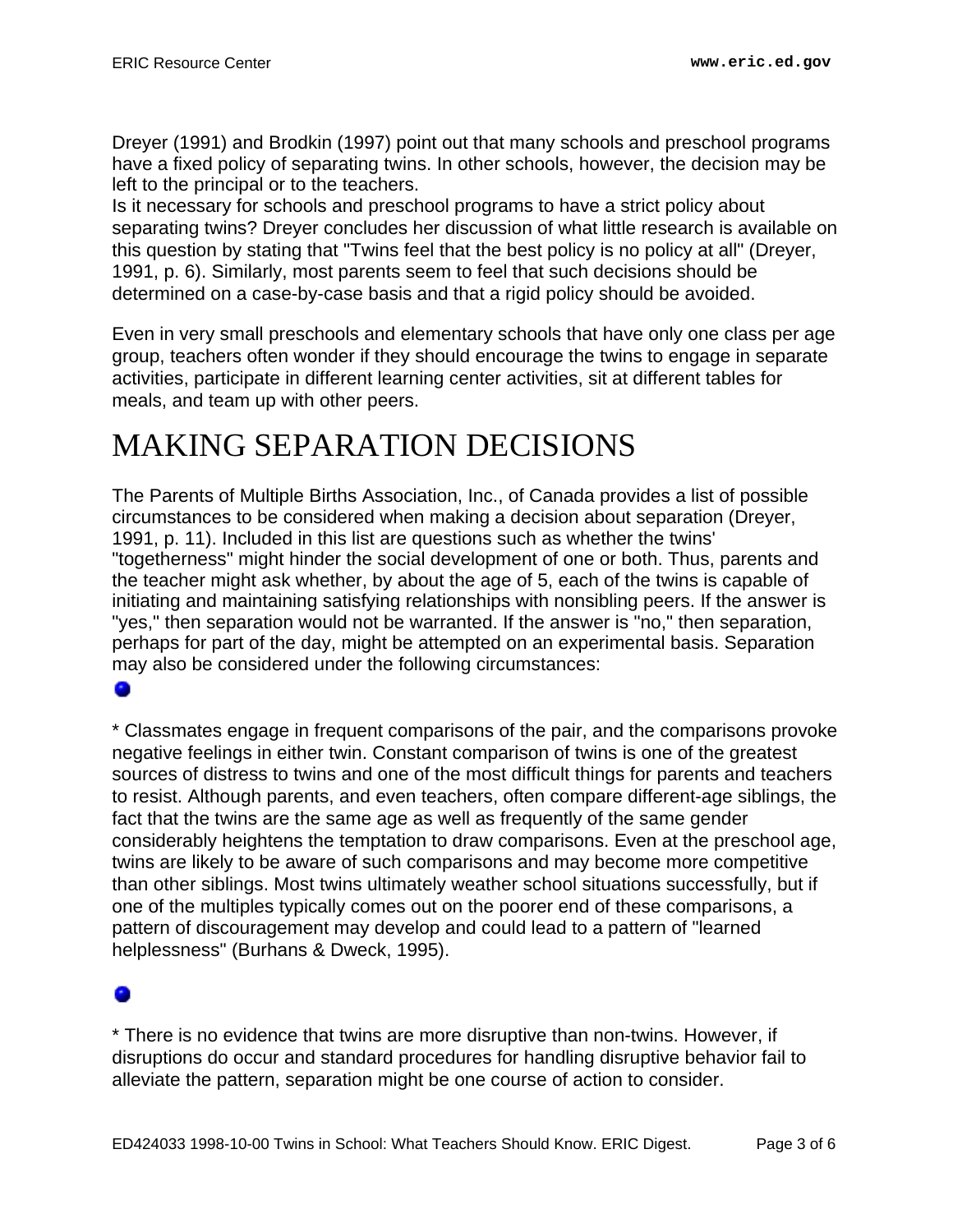\* A female twin "over-mothers" her male co-twin. In the case of fraternal opposite-sex twins, females tend to be the more dominant of the two and more critical of their twin brothers, who "appreciated their twin sister's guidance but felt somewhat threatened by their 'superiority'" (Dreyer, 1991, p. 3).

### 0

\* Many twins develop a pattern of helping each other through both academic and social predicaments. Educators might want to consider how separation will affect twins who are accustomed to helping each other. Teachers might observe the twins closely in the classroom to ensure that one twin does not help the other excessively, or that the one being helped does not become too dependent on the other. In the case of preschoolers, perhaps the best advice is to make the separation gradual, if it is done at all.

There are other situations in which separation might be a poor or untimely decision. For example, if the pair is undergoing particular stresses within the family, or if there are health concerns for one or both twins, separation may place unnecessary stress on twins.

In the case of school-age twins, it is a good idea to check their own preferences about separation. Although their feelings on the issue should be considered, these feelings should be put in a larger perspective of the long-term development of each member of the multiple sibling group.

Placement decisions should also take into account the views of parents. Some parents will have strong feelings on the matter (Segal & Russell, 1992). However, it is a good idea to keep in mind that parents may not be fully aware of how their children behave in the classroom environment. If parents disagree on the best course of action, teachers may want to listen carefully to each, make suggestions for them to consider, invite them to observe their children in the classroom, and suggest a short-term experiment of separating or keeping the twins together. During that time, the twins can be closely observed and evaluated by teachers and parents. In this way, the school personnel and the parents can address the issue as a team focused on the long-term best interests of the children.

### <span id="page-3-0"></span>LOOK ALIKES

Ideally, as suggested by guidelines for the education of multiple birth children recently issued by the National Organization of Mothers of Twins Club, Inc. (1998), educators should learn to recognize each child in a set of multiples without resorting to extraordinary measures, such as requiring identical twins to wear name tags, different color clothes, or different hair styles. However, for teachers struggling with large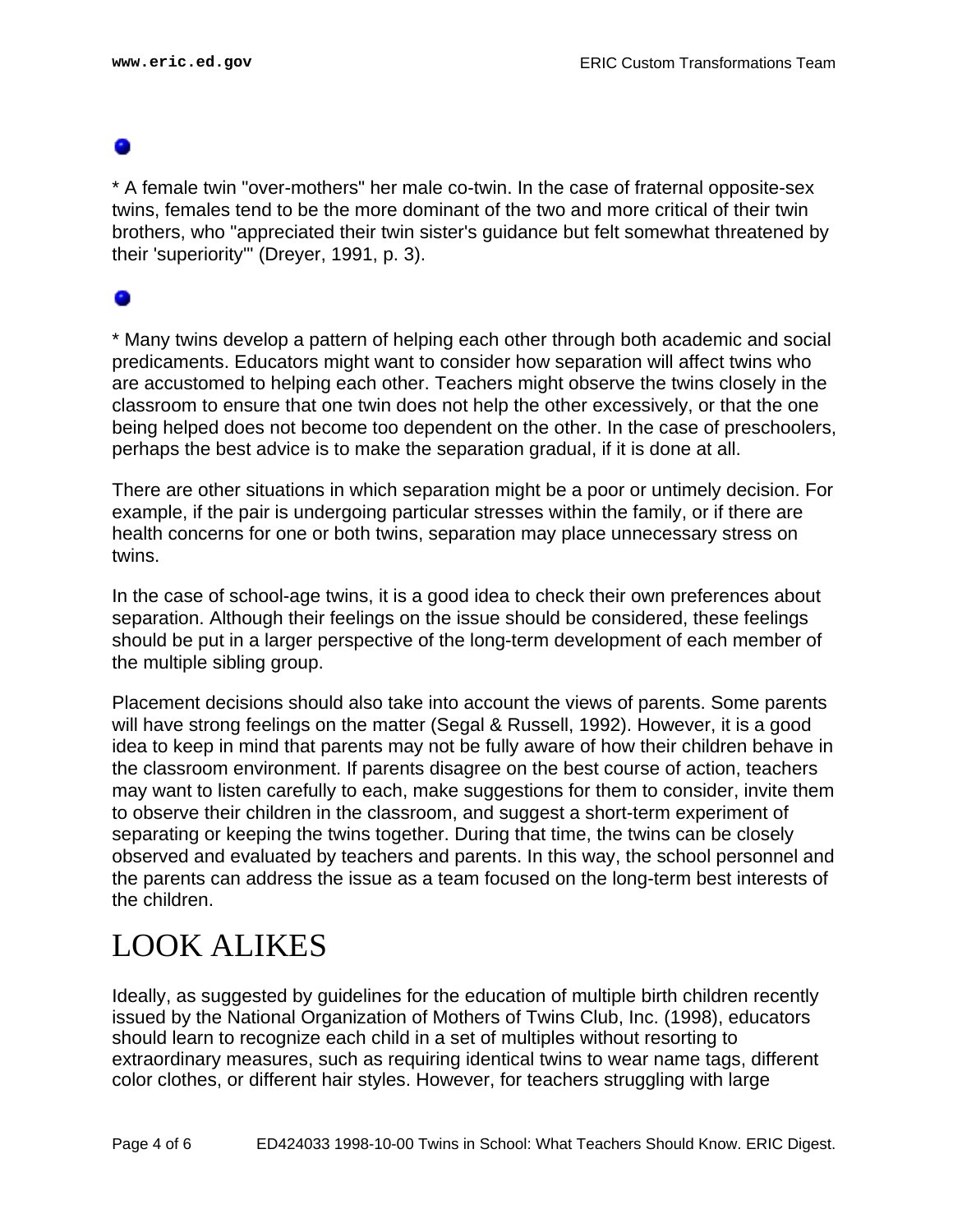classes, this ideal may take much time and effort to achieve. In the case of twins who look very much alike, and who often behave alike, a teacher's inability to distinguish between the twins and to use the correct name of the child may be a source of stress for the children and the teacher. It may be preferable to consult the parents about the possibility of helping the teacher to make the correct identification by dressing the twins differently, giving them different haircuts or shirt colors, or providing other consistently different patterns in their appearance. Speaking as a twin, the experience of being called by the other's name can be very annoying!

## <span id="page-4-0"></span>FOR MORE INFORMATION

Brodkin, Adele M. (1997). Twins, together too much? SCHOLASTIC EARLY CHILDHOOD TODAY, 12(3), 25-27. EJ 556 013. Burhans, Karen Klein, & Dweck, Carol S. (1995). Helplessness in early childhood: The role of contingent worth. CHILD DEVELOPMENT, 66(6), 1719-1738. EJ 515 254.

Center for the Study of Multiple Births home page. (1998, June 25-last update), [Online]. Available: http://www.multiplebirth.com/ [1998, September 15].

Dearness, Karin L. (1997). TWIN PLACEMENT. AskERIC InfoGuide. [Online]. Available: http://www.askeric.org/ Virtual/InfoGuides/ [1998, September 15]. Dreyer, Linda Hostetler. (1991). PLACEMENT OF MULTIPLE BIRTH CHILDREN IN SCHOOL: A GUIDE FOR EDUCATORS. Albuquerque, NM: National Organization of Mothers of Twins Clubs, Inc.

Ganger, Jennifer. (n.d.). ARE TWINS DELAYED IN LANGUAGE DEVELOPMENT? [Online]. Available: http://web.mit.edu/jganger/Public/delaylit.html [1998, September 15].

Lytton, Hugh, Singh, Jagjit K., & Gallagher, Lin. (1995). Parenting twins. In Marc H. Bornstein (Ed.), HANDBOOK OF PARENTING, VOL. 1. CHILDREN AND PARENTING (pp. 185-208). Mahwah, NJ: Lawrence Erlbaum. ED 389 416.

Malmstrom, Patricia. (1993, Spring). School placement. TWIN SERVICES REPORTER, p. 7. Also available: http://www.parentsplace.com/readroom/twins/school.html.

National Organization of Mothers of Twins Clubs, Inc. (1998). GUIDELINES FOR THE EDUCATION OF MULTIPLE BIRTH CHILDREN. Albuquerque, NM: Author.

National Organization of Mothers of Twins Clubs, Inc., home page. (1998, August 23-last update), [Online]. Available: http://www.nomotc.org [1998, September 15].

Segal, Nancy L., & Russell, Jean M. (1992). Twins in the classroom: School policy issues and recommendations. JOURNAL OF EDUCATIONAL AND PSYCHOLOGICAL CONSULTATION, 3(1), 69-84.

TWINS IN SCHOOL, APART OR TOGETHER. (1997). Berkeley, CA: Twin Services.